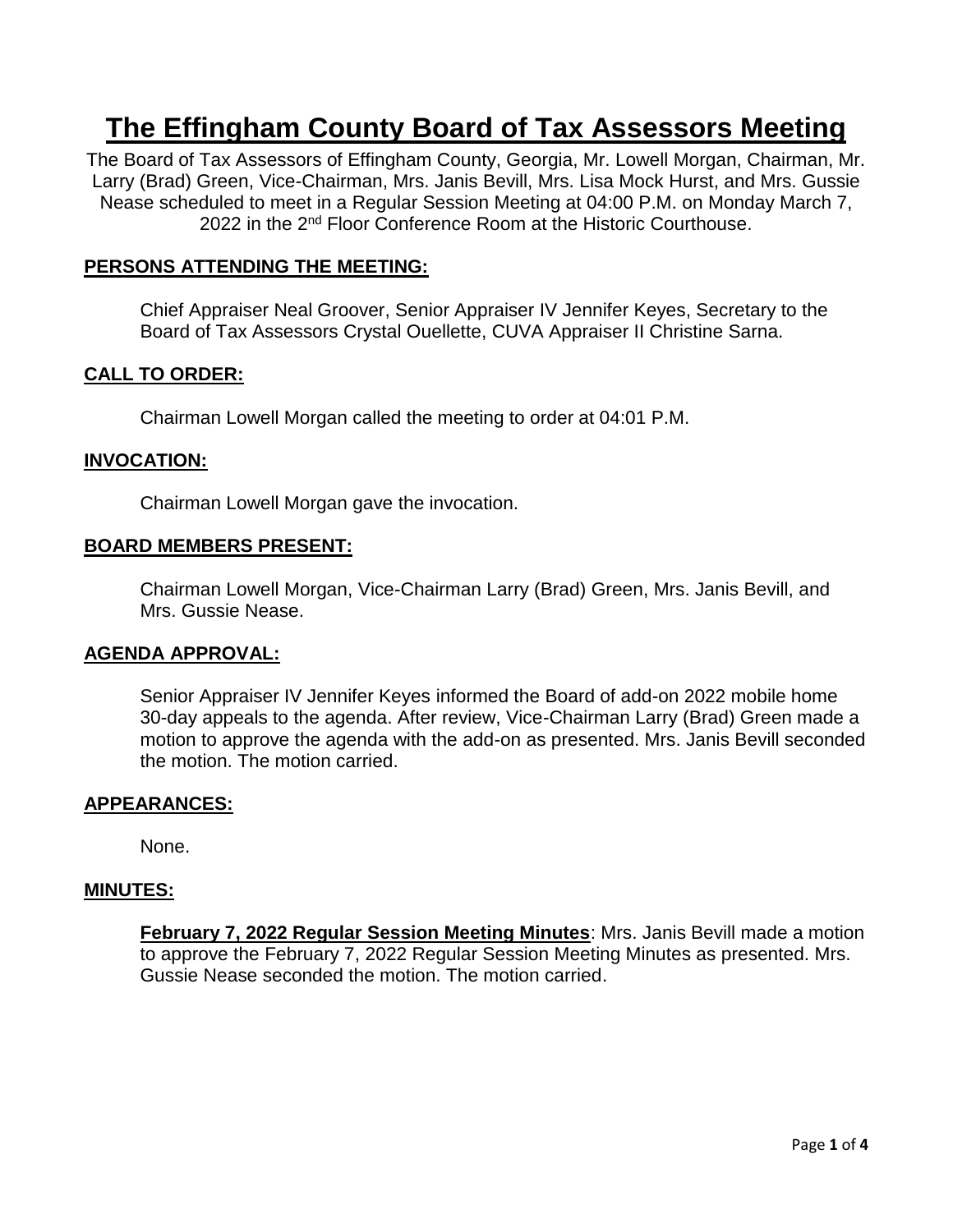# **CONSENT AGENDA:**

**ERRORS & RELEASES AND NOD:** The Board was presented the Errors & Releases and NOD log for approval. After discussion and review, Mrs. Gussie Nease made a motion to approve the Errors & Releases and NOD log as presented. Vice-Chairman Larry (Brad) Green seconded the motion. The motion carried.

## **OLD BUSINESS:**

None.

## **NEW BUSINESS:**

**Large tracts ratio preliminary study**: The Board was presented Large tracts ratio preliminary study for information only. No action required.

**Business personal property – audit returns**: The Board was presented a Business personal property – audit return log for approval. After discussion and review, Mrs. Janis Bevill made a motion to approve the Business personal property – audit return log as presented. Vice-Chairman Larry (Brad) Green seconded the motion. The motion carried.

**Motor vehicle appeal – 2001 Mazda Miata Anthony J. Certo**: The Board was presented a motor vehicle appeal for a 2001 Mazda Miata owned and appealed by Anthony J. Certo. After discussion and review, Vice-Chairman Larry (Brad) Green made a motion to change the fair market value of the 2001 Mazda Miata owned and appealed by Anthony J. Certo to \$1,500 with the documentation presented. Mrs. Janis Bevill seconded the motion. The motion carried.

**Affidavit form (homestead exemption – killed in the line of duty)**: The Board was presented an Affidavit form for homestead exemption – killed in the line of duty for approval. After discussion and review, Mrs. Gussie Nease made a motion to approve the Affidavit form for homestead exemption – killed in the line of duty as presented. Mrs. Janis Bevill seconded the motion. The motion carried.

**Updated public comment card**: The Board was presented an Updated public comment card for approval. After discussion and review, Mrs. Gussie Nease made a motion to approve the Updated public comment card as presented. Vice-Chairman Larry (Brad) Green seconded the motion. The motion carried.

**Updated brochure / hand-out**: The Board was presented an Updated brochure / handout for approval. After discussion and review, Mrs. Gussie Nease made a motion to approve the Updated brochure / hand-out as presented. Mrs. Janis Bevill seconded the motion. The motion carried.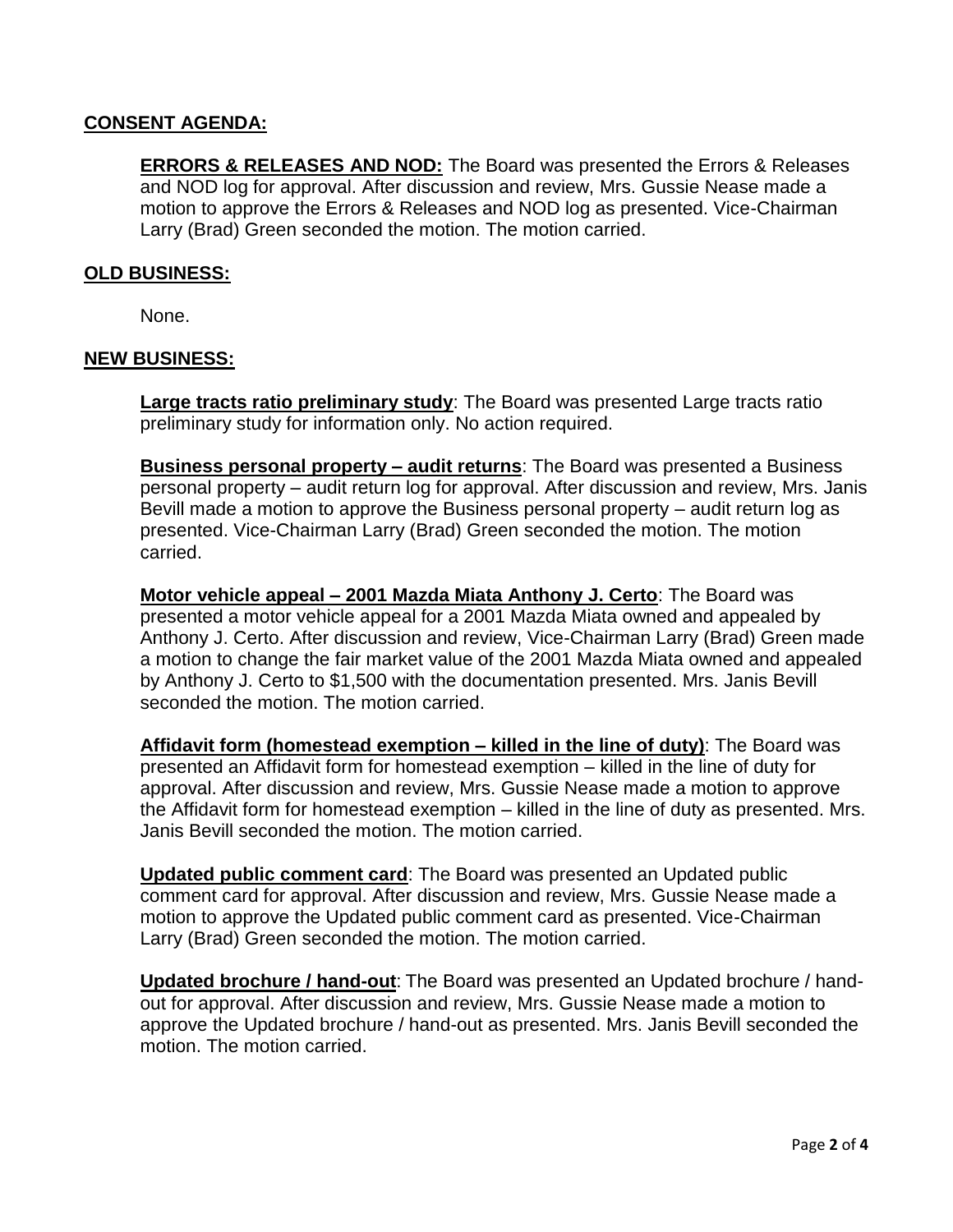**Homestead removal letter**: The Board was presented a Homestead removal letter for approval. After discussion and review, Mrs. Janis Bevill made a motion to approve the Homestead removal letter as presented. Vice-Chairman Larry (Brad) Green seconded the motion. The motion carried.

**Homestead removal procedure**: The Board was presented a Homestead removal procedure for approval. After discussion and review, Mrs. Gussie Nease made a motion to approve the Homestead removal procedure as presented. Mrs. Janis Bevill seconded the motion. The motion carried.

**CUVA – breach send 30-day notice**: The Board was presented a CUVA – Breach send 30-day Notice log for approval for parent parcel 343-10B subdivided parcel 343- 10B1A. After discussion and review, Vice-Chairman Larry (Brad) Green made a motion to approve the CUVA – Breach send 30-day Notice log for parent parcel 343-10B subdivided parcel 343-10B1A as presented. Mrs. Janis Bevill seconded the motion. The motion carried.

**CUVA – continuations / new owner**: The Board was presented a CUVA – Continuation / New owner log for approval. After discussion and review, Mrs. Gussie Nease made a motion to approve the CUVA – Continuation / New owner log as presented. Mrs. Janis Bevill seconded the motion. The motion carried.

**FLPA – breach without penalty**: The Board was presented a FLPA – Breach Without Penalty log for approval. After discussion and review, Mrs. Gussie Nease made a motion to approve the FLPA – Breach Without Penalty log as presented. Vice-Chairman Larry (Brad) Green seconded the motion. The motion carried.

**FLPA – new / approvals**: The Board was presented a FLPA– New / Approvals log for approval. After discussion and review, Mrs. Janis Bevill made a motion to approve the FLPA – New / Approvals log as presented. Vice-Chairman Larry (Brad) Green seconded the motion. The motion carried.

**CUVA – new / approvals**: The Board was presented a CUVA – New / Approvals log for approval. After discussion and review, Vice-Chairman Larry (Brad) Green made a motion to approve the CUVA – New / Approvals log as presented. Mrs. Janis Bevill seconded the motion. The motion carried.

**CUVA – owner request to remove**: The Board was presented a CUVA – owner request to remove log for approval. After discussion and review, Mrs. Janis Bevill made a motion to approve the CUVA – owner request to remove log as presented. Vice-Chairman Larry (Brad) Green seconded the motion. The motion carried.

**CUVA – send letter missing information**: The Board was presented a CUVA – send letter missing information log for information only. No action required.